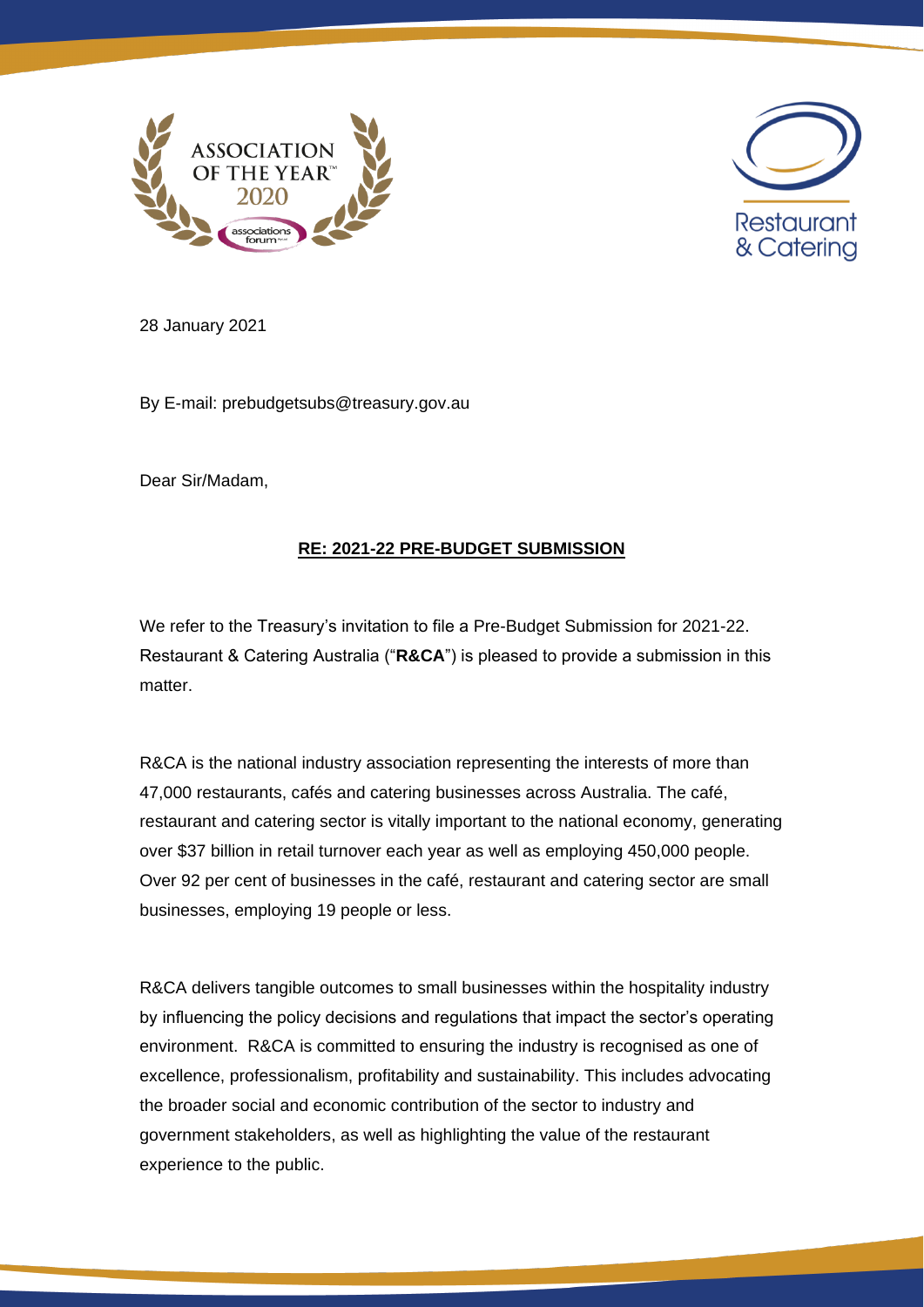#### **Introduction**

R&CA's position is clear. Due to the dramatic impact of COVID-19, industry operators continue to face ongoing challenges to their operating conditions. Given overwhelming majority of businesses in our sector are small business, these challenges associated COVID-19 pandemic are extensive and risk the very survival of thousands of businesses across the county.

The restaurant industry also has a low capital intensity. While it is anticipated that the hospitality industry would face a substantial increase in employment over the next three (3) year period, it is now the case that COVID-19 pandemic will undoubtedly have significant adverse effects on the potential growth of an already struggling industry.

Further, in the current economic climate, and with the hospitality industry being one of the most significantly affected industries as a result of the pandemic, it is important that business operators, in particular, small business operators, receive maximum Government assistance and support to meet the current challenges and demands and thereafter.

R&CA welcomes the opportunity to provide its Pre-Budget Submission to the Australian Treasury outlining its policy recommendations for its consideration in relation to the forthcoming 2021-22 Federal Budget.

#### **Recommendations**

### **1. Apprenticeships**

- a. Monetary incentives should be continued for businesses who engage apprentices to continue and complete apprenticeships;
- b. Monetary incentives for small businesses retaining apprentices to be expanded to business operators of all sizes and to apply to existing apprentices and trainees beyond March 2021;
- c. The Government's incentive for a 50% wage subsidy for apprenticeships to extend beyond March 2021.

### **2. VET programs**

a. Continued commitment into education and training for school students before their transition into practical pathways, traineeships and apprenticeships, with a key focus on micro-credentialing courses;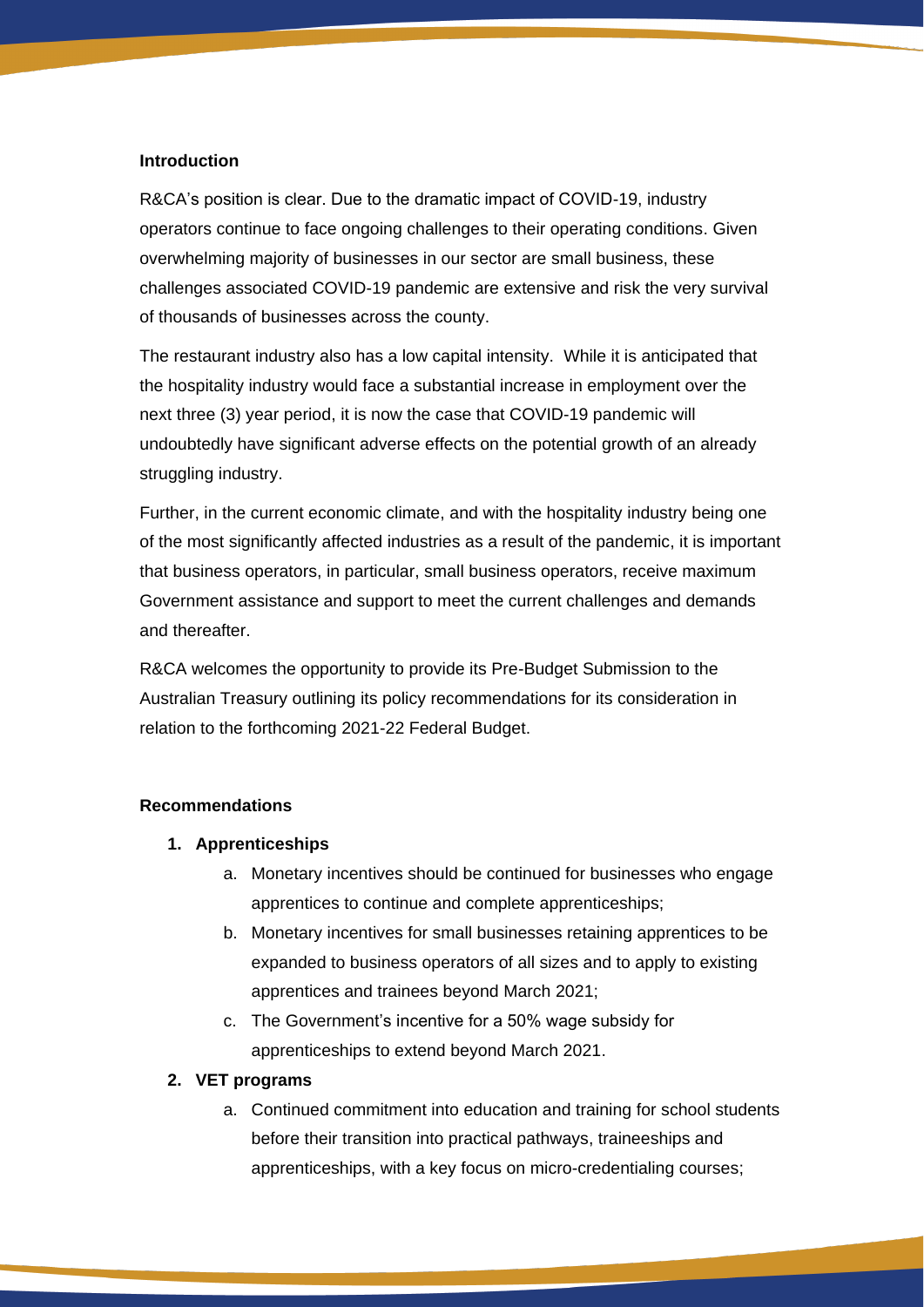b. Introduction of a VET Students Loan Scheme to alleviate the existing financial barrier in the current scheme structure.

# **3. Visa Application Charges**

a. A reasonable reduction in the current pricing arrangements for TSS visa applications to encourage Australia's competitiveness, promote skilled migrant work and the viability of the hospitality industry following the easing on international travel restrictions.

## **4. Working Holiday Maker Visa**

a. A reduction in the costs associated with applications for Working Holiday Maker Visa's from \$450.00 to \$390.00 or less, consistent with the Government's previous commitment.

# **5. Recovery Loans**

a. Recovery loans offered and provided to affected businesses to assist with the transition off JobKeeper and to assist with the ending of the Commercial Landlord/Tenant Code of Practice across many states and territories.

# **6. Industrial Relations Accreditation to Reduce Compliance Costs**

a. Funding should be provided to employer associations and specialist training bodies for the development and implementation of training programs relating to industrial relations compliance to reduce long term costs.

### **7. Increase in the Superannuation Guarantee**

a. An increase in the Superannuation Guarantee to \$750.00 per month in line with the current national minimum wage and CPI.

### **8. Fringe Benefits Tax**

a. Removing the FBT impact on food and beverages for a minimum of two years.

### **9. Deductibility for Business Meals**

a. Businesses to deduct the cost of meals to encourage patronage and support economic activity in the current economic climate.

### **10. Review of ANZSCO Codes**

a. A review of the ANZSCO Codes to ensure they are reflective of current trends.

### **11. ATO Small Business Benchmarking**

a. A review of the benchmarking data to be undertaken to ensure that they are reflective of the current economic climate and trends.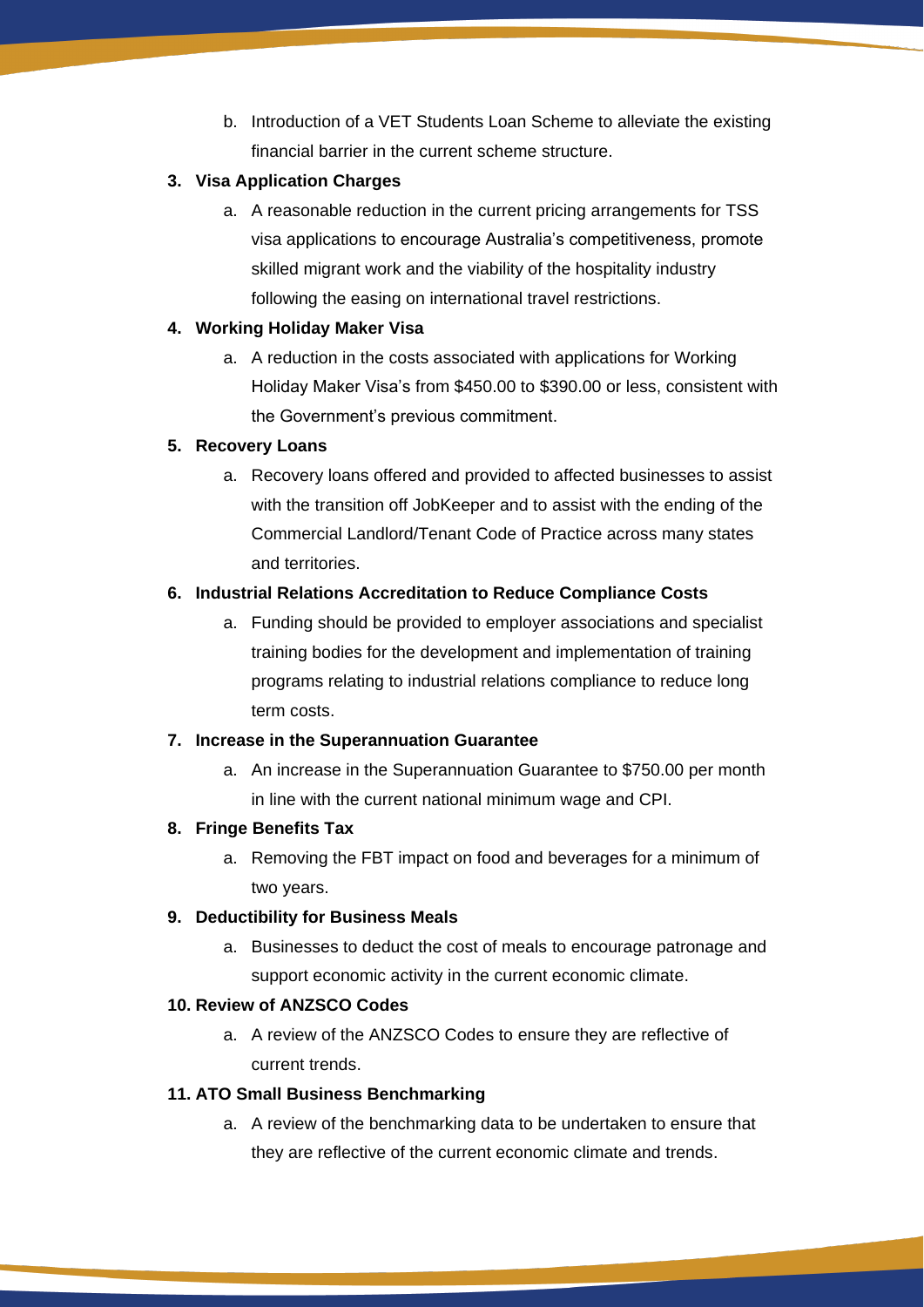# **12. Removal of CGT and GST on Sold Businesses and Assets Due to COVID-19**

- a. The removal of the CGT and GST to allow pandemic affected businesses to be sold more efficiently and at less while reducing the purchaser costs.
- 13. **The continuation of wage subsidies – the HospoKeeper Program**
	- a. HospoKeeper would be available to businesses within the Accommodation and Food Services Sector, which would seek to continue to provide support for these businesses whilst they are subject to measures or policies that substantially affect their ability to trade.

### **Skills Shortages & Implications**

As a result of the COVID-19 pandemic, a large number of migrant workers, having been excluded from most government assistance packages, were forced to return home. As a result, the Government predicted a 30% reduction in the number of migrants this financial year, with an anticipated 85% reduction the next financial year. The return of many migrant workers, together with the currently existing international travel bans, have created significant skills shortages in the hospitality industry, particularly in 'front of house' roles where working holiday visa workers are prevalent. Further, the nature of the current skills shortage affecting the hospitality industry is especially problematic for business operators, as the shortages are most acute amongst the highly skilled occupations of cooks, chefs and café and restaurant managers. This concern has largely been exacerbated by the fact that such roles are generally difficult to fill, with the 2020 R&CA Benchmarking Report reporting approximately 23.8% of survey respondents reporting "extreme difficulty" and a further 31.9% reporting "some difficulty" filling front of house labor vacancies.

With these implications in mind, R&CA proposes that Government assistance and support be provided to young Australians, particularly school students, by way of funding for traineeships, apprenticeships and micro-credentialing courses as both a temporary and a long term measure to support and revive the hospitality industry and the economy as a whole.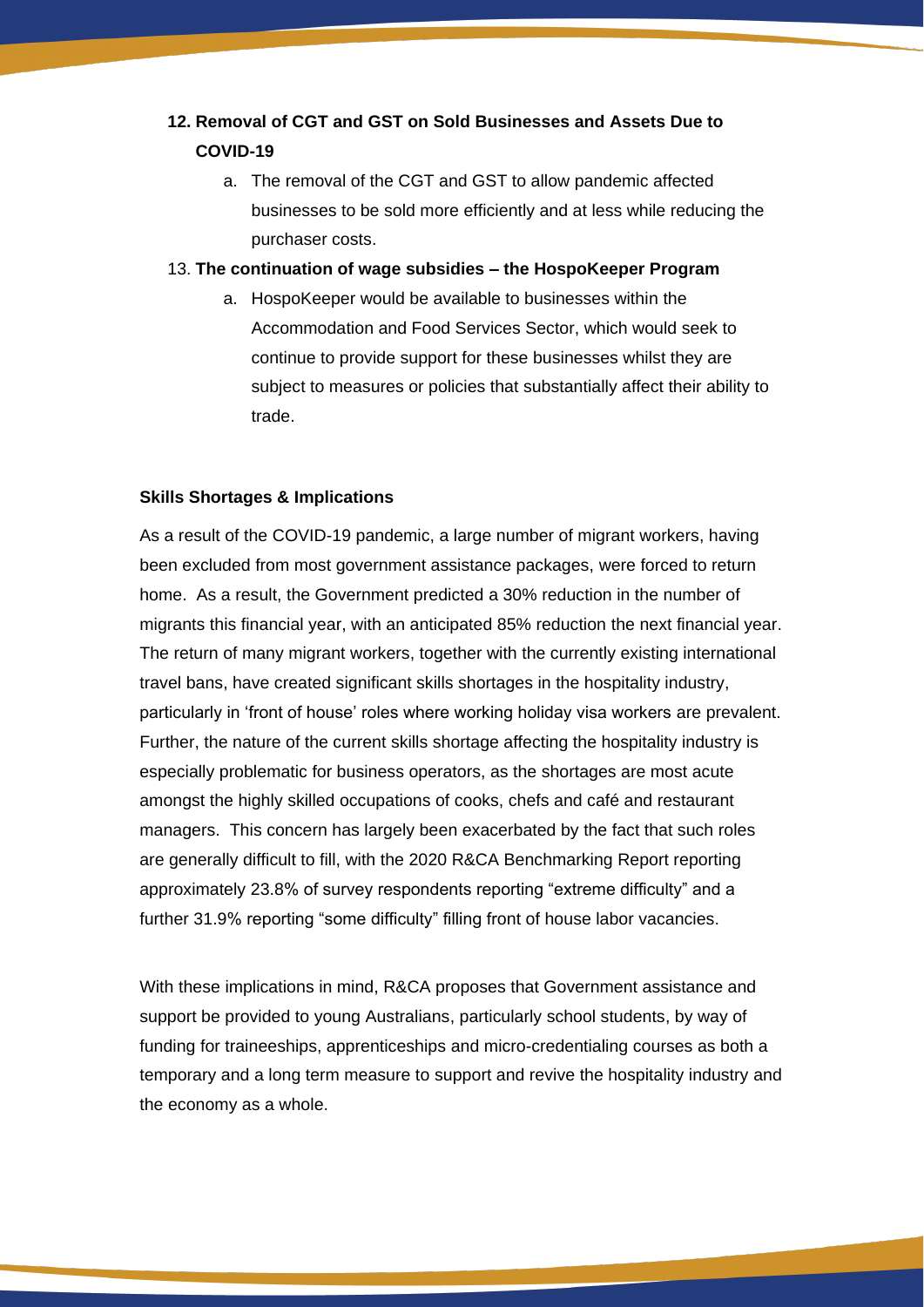## *(a) Apprenticeships*

While R&CA supports the Government's commitment to continue the funding of apprenticeships, in particular the 50% wage subsidy for small business operators who engage apprentices, R&CA expresses particular concern for business operators following the expiration of the JobKeeper subsidy in March 2021. As such, R&CA expresses support in the following terms:

- 1. Monetary incentives to be continued for businesses who engage, continue and complete apprenticeships;
- 2. Incentives for small businesses retaining apprentices to be expanded to business operators of all sizes and to apply to existing apprentices and trainees beyond March 2021; and
- 3. The Government's incentive for a 50% wage subsidy for apprenticeships to extend beyond March 2021.

# *(b) VET Students Loan Scheme and Micro-Credentialing Courses*

In light of the skills shortage identified above, together with the limited Skills Levy Fund in the current climate, R&CA proposes that further federal leadership is provided to states by way of investment to vocational education and training. To further this, R&CA recommends significant investment for school students in the hospitality industry by way of education and training, the facilitation of programs to improve opportunities for practical development before transitioning into practical pathways, traineeships and apprenticeships.

Additionally, R&CA recommends that the Government amend the current structure of the VET Students Loans Scheme to increase the accessibility of courses which, in turn, would correct the existing barriers of the current system. For instance, students wishing to enroll into a VET course must pay upfront the total costs of the program before they enroll. While NSW and Victoria have implemented free, government supported places for VET courses, R&CA proposes that leadership at a federal level would provide significant value in this regard. R&CA submits that implementing the same, or substantially the same incentives, at a national level, together with introducing a VET Students Loan Scheme would de-establish current barriers in the existing system and drive future enrolments, particularly when it is much needed for the hospitality industry in the current economic climate.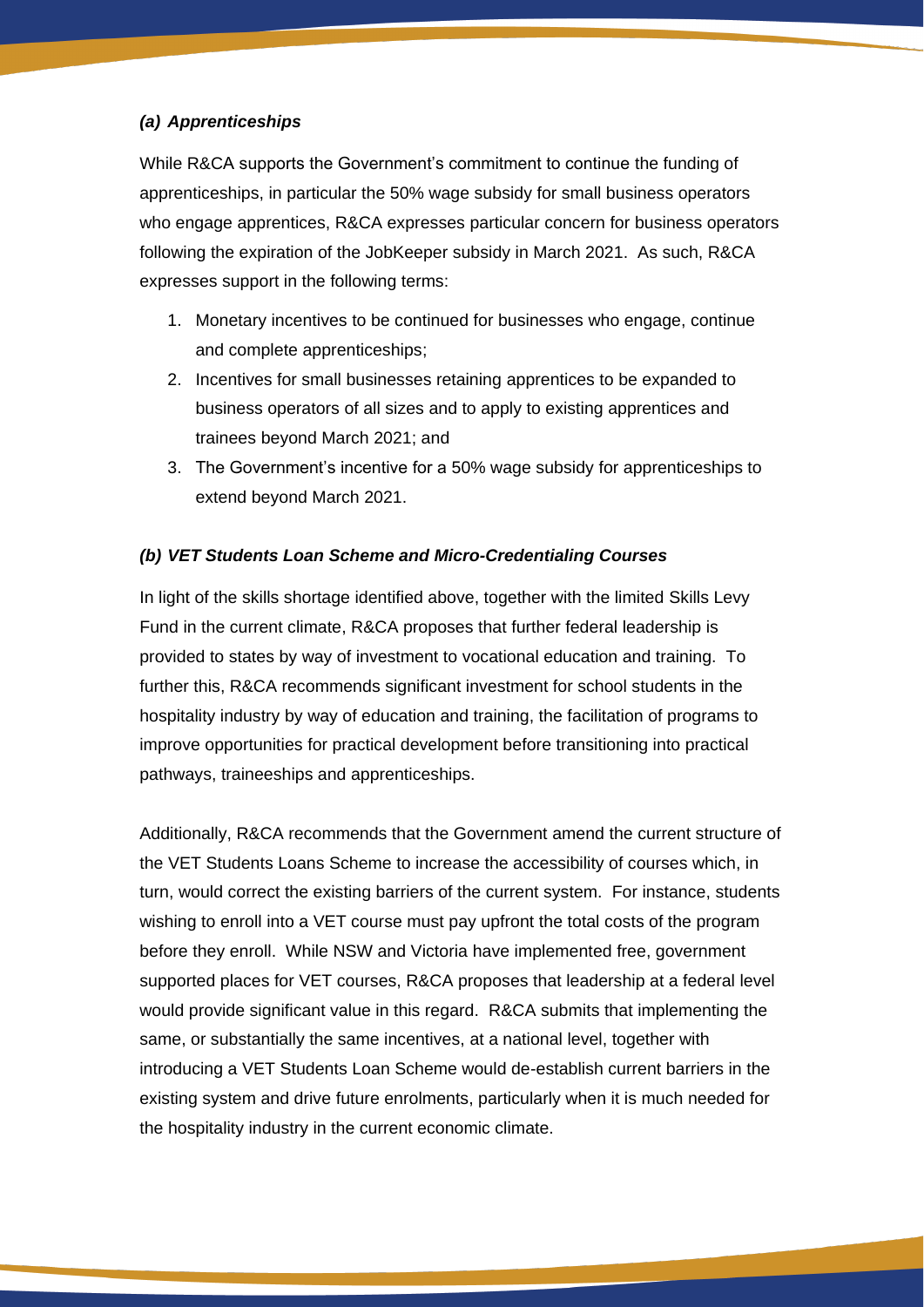Micro-credentialing is one key tool which serves an opportunity for high school students to gain entry-level training, often serving as a pathway to an apprenticeship. In the hospitality industry, these courses include responsible service of alcohol, barista courses, cocktail-making and knife-skilling courses. Micro-credentialing courses allow students to specialise in a particular course and develop a particular skill set, while creating a lower barrier for entry into the workforce. The short duration of such courses allow students to complete the course well before finalising an apprenticeship (which is generally for up to 4 years) while, at the same time, committing to secondary school studies. For these reasons, R&CA submits that the Government should continue to emphasise the importance by providing support for such courses, which would serve as a practical pathway for entry-level workforce entrants, particularly to address areas of skills shortages.

### **Visa Application Charges**

R&CA notes that the current pricing arrangements for a TSS visa (Subclass 482) stands at \$1,175.00 for a short-term skilled occupation and \$2,455.00 for a medium or long term skilled occupation. The current pricing arrangements are significantly high and do not reflect the current COVID-19 affected market. R&CA submits that the current arrangements serve only as a disincentive and proposes that the current pricing arrangements be reasonably reduced to encourage Australia's competitiveness, promote skilled migrant work and the viability of the hospitality industry once the restrictions on international travel are eased.

### **Working Holiday Maker Visa**

Noting the areas of skill shortage above, R&CA notes that applications fees associated with Working Holiday Makers (WHMs) are significantly high, currently standing at \$450.00. This is problematic as it serves as a disincentive for migrant workers who wish to choose Australia as a suitable destination for work, especially when the restrictions on international borders are eventually lifted. This is further aggravated by the fact that hospitality business operators are heavily reliant on migrant workers applying by way of WHMs and the Government's previous commitment to reduce WHMs from \$450.00 to \$390.00 has to date not been met.

#### **Unemployment, its Implications, and the Recovery Pathway**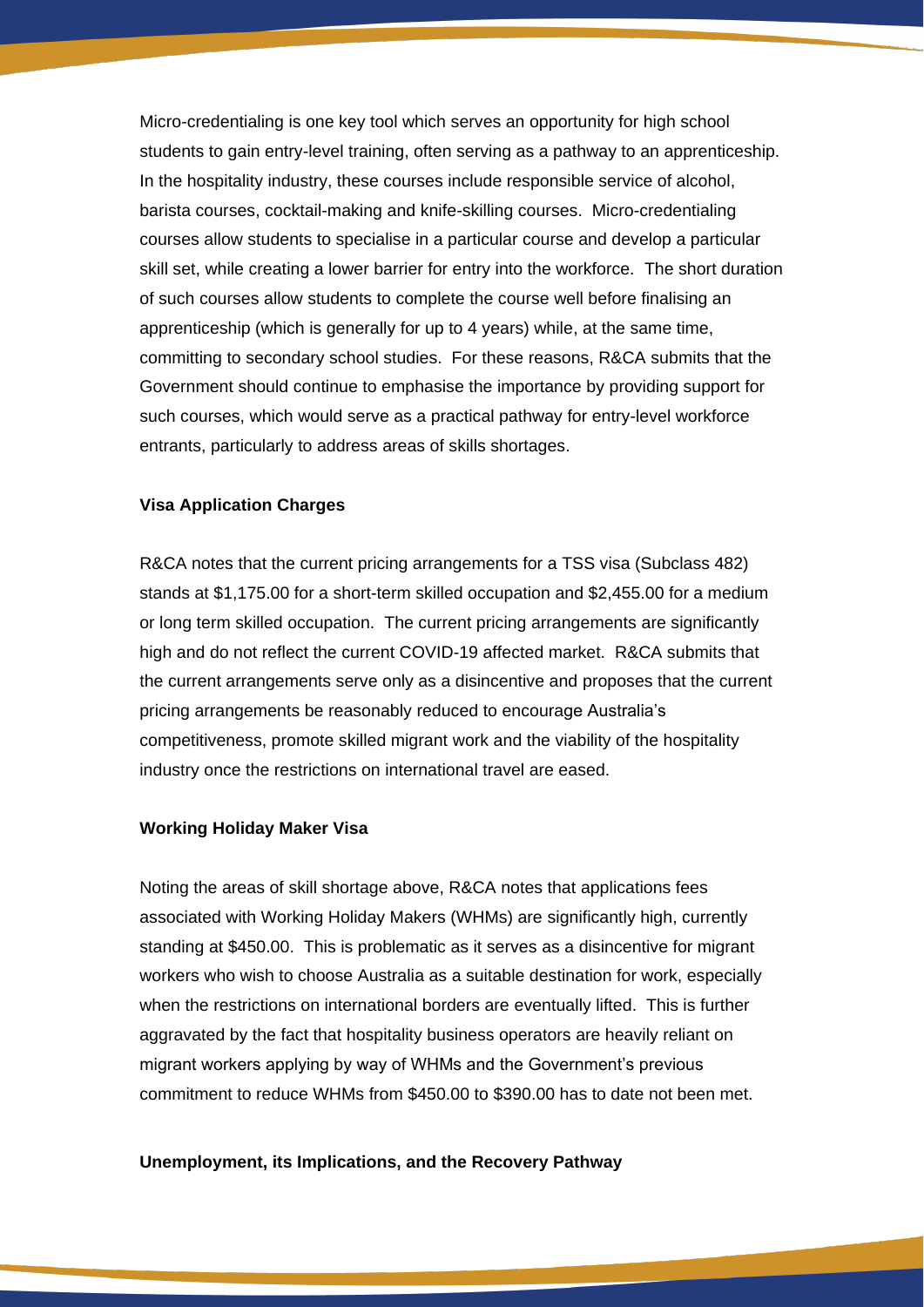The COVID-19 pandemic has predictably adversely affected the job market. As a result, at the time of writing, the unemployment rate in Australia rose to approximately 7.5% (the highest figure since November 1998) despite seasonally adjusted employment increasing by approximately 114,700 people between June and July 2020. It is anticipated that the Australian unemployment rate will continue to rise, particularly as a result of the Stage 4 restrictions imposed by the Andrews Government in Victoria and the economic uncertainty caused by the pandemic.

In light of the above, R&CA proposes and supports wage subsidies which reflect the current depressed job market. As such, the Association recognises and supports the recent changes to JobKeeper and JobSeeker subsidies, both of which, as noted, have been extended to March 2021. Notwithstanding this extension, the Association recognises that many businesses, particularly small business operators who are substantially reliant on the JobKeeper subsidy, will be forced to cease operations entirely, resulting in a further spike in unemployment figures. As such, the Association advocates for additional financial support for those industries which have been directly affected by the pandemic to assist with their transition into the recovery phase. This has been observed by the deferred commencement date of the national minimum wage increase for affected industries as well as recovery loans. The Association has identified two forms of recovery, which include:

- 1. Recovery loans; and
- 2. Industrial relations accreditation with the view to reduce compliance costs.

### *(a) Recovery Loans*

R&CA notes that most state governments provide for a disaster relief loan for small businesses. Small businesses in NSW, for example, may apply for a low interest loan of up to \$130,000 if they have been significantly affected by a natural disaster and meet other eligibility requirements.

These loans should also be repaid under a similar arrangement that exists for HECS debt, whereby the business is not required to repay the loan unless revenue is equal to their year on year revenue.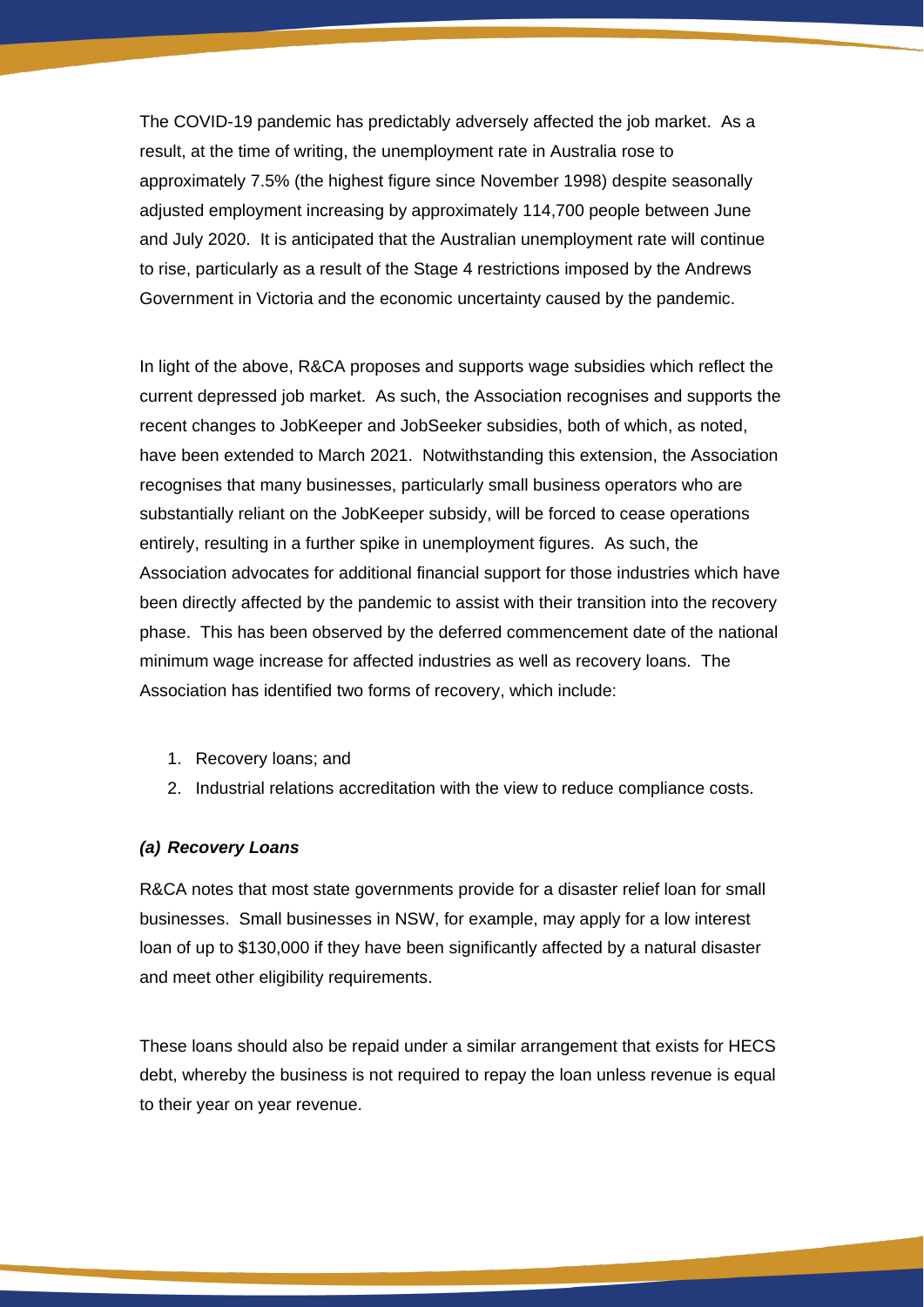Noting that the management and disbursement of recovery loans are largely performed by states and territories, R&CA submits that further support provided by way of federal leadership be provided to affected businesses to assist with the transition off JobKeeper, especially where business have extensive backdated debts relating to rents that have been deferred as a result of the Pandemic

For many Restaurant, Café & Catering businesses, responding to changes in conditions as a result of the pandemic has become second nature, with many now adept at scaling up and down in operations based on need. However, for many, the spectre of backdated rent is the single largest issue that will stop businesses being able to survive past the end of JobKeeper.

#### *(b) Industrial Relations Accreditation to Reduce Compliance Costs*

It is R&CA's view that upskilling business operators is equally as important as upskilling employees. So much is true in the light of the recent underpayment claims, which R&CA understands that nearly 22% of Australians were reportedly underpaid in the last financial year. More recently, the Fair Work Ombudsman, in its Priorities and Approach Report for 2020-21, identified fast food, restaurants and cafes as a "priority sector" and emphasised education, advice and various dispute resolution tools as a reform agenda to address issues of potential non-compliance. According to the Fair Work Ombudman and the Registered Organisations Commission 2019-20 Portfolio Budget Statements, the Ombudsman reported increasing costs related to compliance as \$120,959 and \$129,168 for the years 2018-19 and 2019-20 respectively. The Ombudsman further estimated these expenditures to increase for 2020-21, 2021-22 and 2022-23 as \$134,169, \$136,195 and \$139,670 respectively.

Based on the continuing increasing costs for regulatory bodies, R&CA proposes that funding be re-distributed and re-invested to employer associations and specialist training bodies for the purposes of developing, implementing, and conducting training programs on compliance. Employer associations would be better placed to provide industry specific tools to educate its members to remain compliant with workplace laws and instruments. Business operators which then successfully complete the training program would then receive an appropriate accreditation to reflect the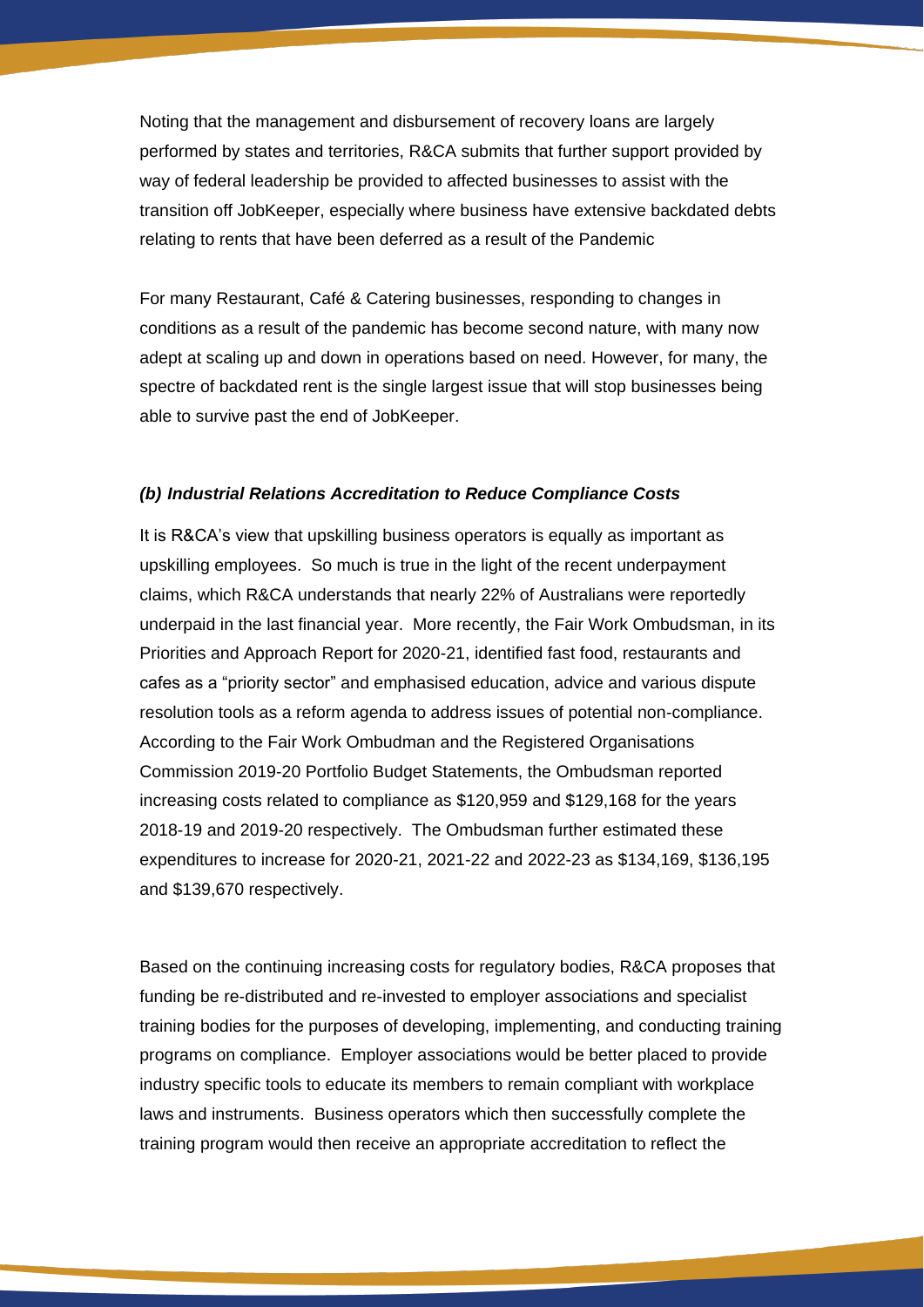attainment of knowledge and compliance and ultimately reducing costs relating to non-compliance and prosecution.

#### **Increase in the Superannuation Guarantee**

The Superannuation Guarantee threshold was established in 1996 at \$450.00 per month when the minimum wage, at that time, was \$9.19 per hour. However, under the *Restaurant Industry Award 2020*, the current threshold is, and has remained at \$350.00 per month. With the 1.75% increase in the minimum wage announced by the Fair Work Commission this year, bringing the national minimum wage to \$19.84 per hour (before tax), the Superannuation Guarantee has remained at \$350.00 per month (i.e., more than double from at the time it was introduced). Given this, R&CA proposes that the Superannuation Guarantee be increased to \$750.00 per month to reflect the current minimum wage.

#### **Fringe Benefit Tax**

The federal Fringe Benefits Tax (FBT) was introduced on 1 July 1986. FBT was payable on restaurant meals, which were considered a fringe benefit for employees rather than a legitimate cost of doing business and had an immediate and dramatic effect on business entertaining, particularly the business lunch. This effected all ends of the food spectrum, from high end CBD restaurants to neighborhood BYOs. Since the FBT didn't apply to in-house dining, boardroom lunches replaced restaurant entertaining for many companies.

Removal of FBT on restaurant meals would strongly encourage the revitalisation of CBD venues, who have been hit hardest by COVID-19 restrictions and work-fromhome arrangements and who will continue to struggle until domestic and international tourism restrictions are lifted.

This initiative would benefit businesses and employees, e.g. tradies, builders, hairdressers. For example, it would allow an employer to shout a good staff member a meal or a weekend away. This is about jobs and stopping more businesses going to the wall.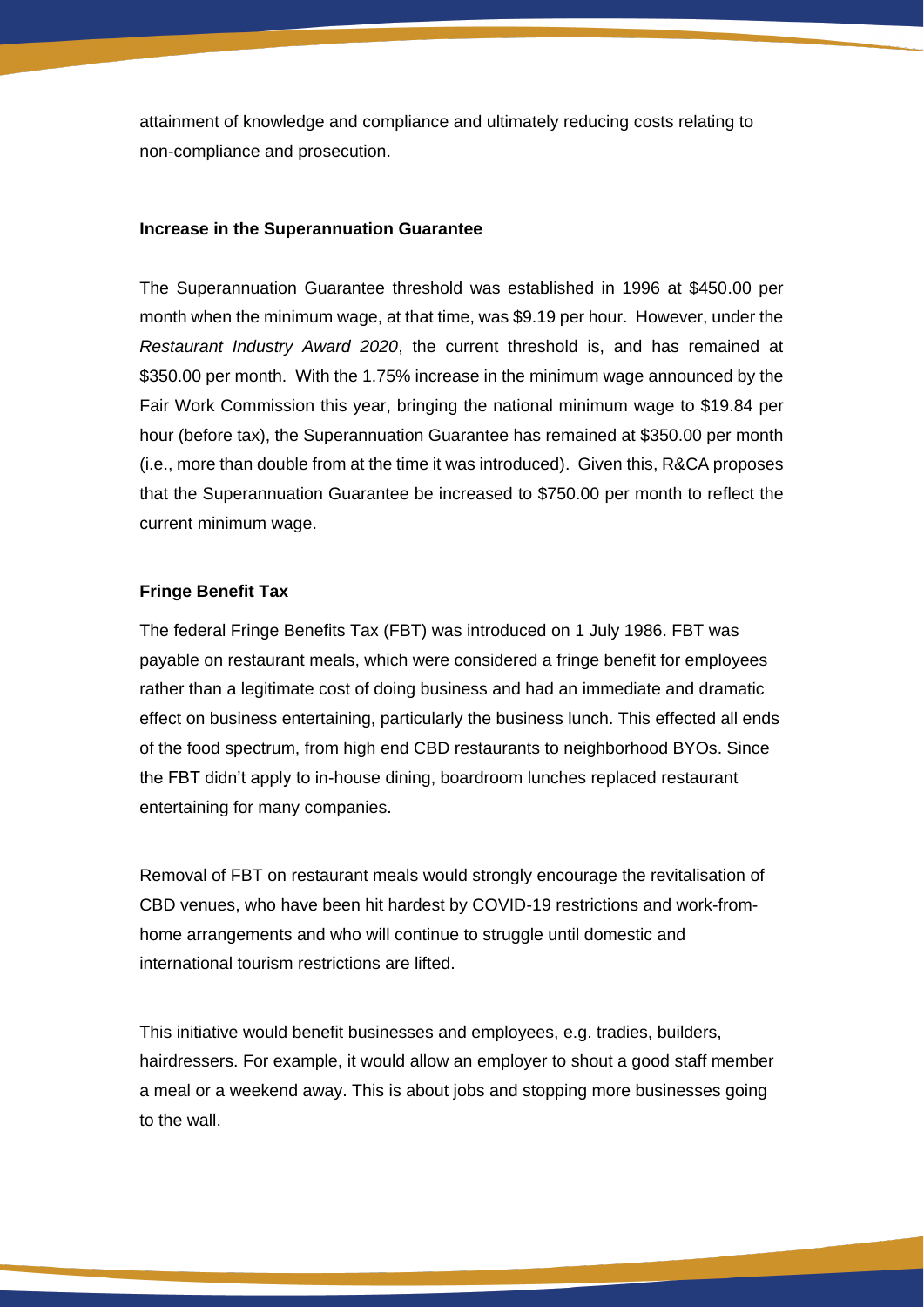This initiative will also encourage businesses to reward their staff in the hospitality, accommodation and tourism sector, which needs it most.

Arguments against the removal of FBT, have often been based on the "equity principle". Unfortunately, the equity principle of FBT has been circumvented largely by those who it was intended to capture. Many large-scale firms provide in house benefits that would otherwise attract FBT, e.g. childcare, gymnasiums, and board room lunches. This circumvention gives those firms with the scale to avoid FBT an unfair advantage over smaller to medium enterprises. This proposal would put small to medium businesses on the same FBT footing that these larger businesses have successfully enjoyed.

This would be a win for employers and employees - at relatively little cost to the Government.

### **Introduce Deductibility for Business Meals**

Similar to the removal of the Fringe Benefits Tax, R&CA recommends that businesses should be permitted to deduct the cost of meals, which would encourage patronage at a wide range of hospitality and food service businesses.

Given its wide reaching impact across the hospitality sector, these changes would be particularly beneficial in the current economic climate to encourage consumer spending while providing meaningful support to small businesses. This should occur for a limited period of time in conjunction with changes to FBT.

### **Review of ANZSCO Codes**

R&CA notes that the since the introduction of the Australian and New Zealand Standard Classification of Occupations Codes (the "**Codes**"), the Codes have only been reviewed twice, with the next review expected to occur in 2026 following the results of the national Census. In light of the continually evolving nature of the workforce, together with the importance of the Codes in the determination of visa applicants' eligibility for various skilled migration programs, R&CA proposes that the current codes be reviewed as a matter of priority.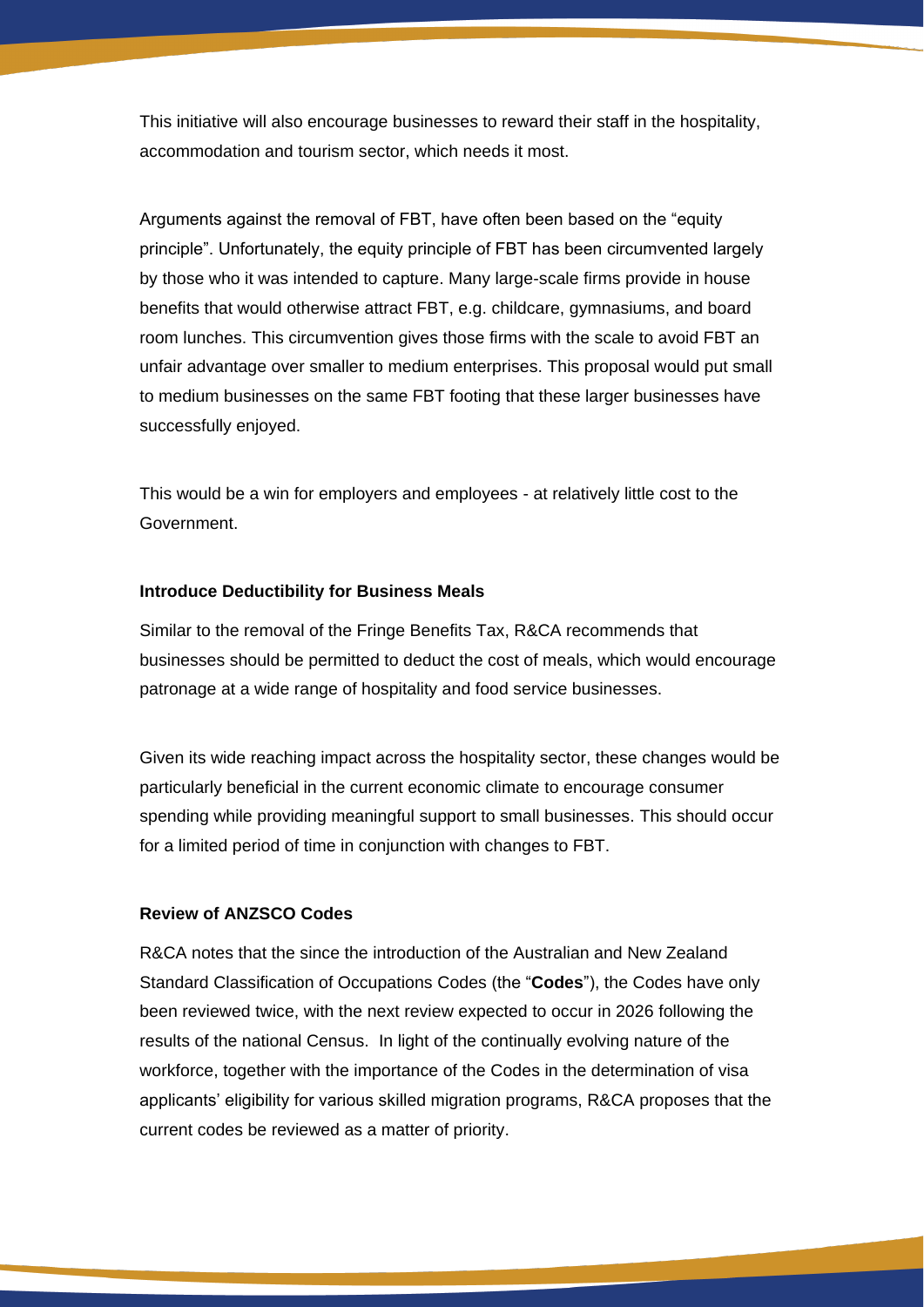#### **ATO Small Business Benchmarking**

Small business benchmarks are an effective tool which assists small business operators to cross-check the performance of their business against other similar businesses in the same industry, including the hospitality sector. The benchmarks are based on the largest set of data available extrapolating data from over 1.5 million small businesses revealing trends in turnover taking into account variations, such as business location and individual business circumstances. In the current climate, R&CA advocates for the current data to be updated in order to provide an accurate representation of data in the current climate.

#### **Removal of CGT and GST on Sold Businesses and Assets Due to COVID-19**

In some circumstances, pre-CGT shares in a company and/or trust may become subject to CGT. Businesses which sells, transfers or otherwise disposes of a capital asset may also be subject to GST implications. Generally, business operators are required to declare these payments in their activity statements for the relevant taxation period.

It is R&CA's view that nearly 25% of all businesses in the hospitality sector may not re-open having being impacted by the COVID-19 pandemic. As such, the removal of the CGT and GST would allow those affected businesses to be sold more efficiently and at less cost to themselves while reducing the upfront cost for the new purchaser.

#### **HospoKeeper**

The Accommodation and Food Services Industry has irrefutably been one of the hardest hit sectors during the COVID-19 Pandemic. Restaurants, cafes and caterers have continued to suffer due to business shutdowns and ongoing restrictions, interstate border closures and the ban on international tourism.

Whilst all of these actions are taken through following the best health advice available to governments across the country, they unfortunately leave thousands of businesses facing sustained losses and with the threat of eventual closure when JobKeeper ends.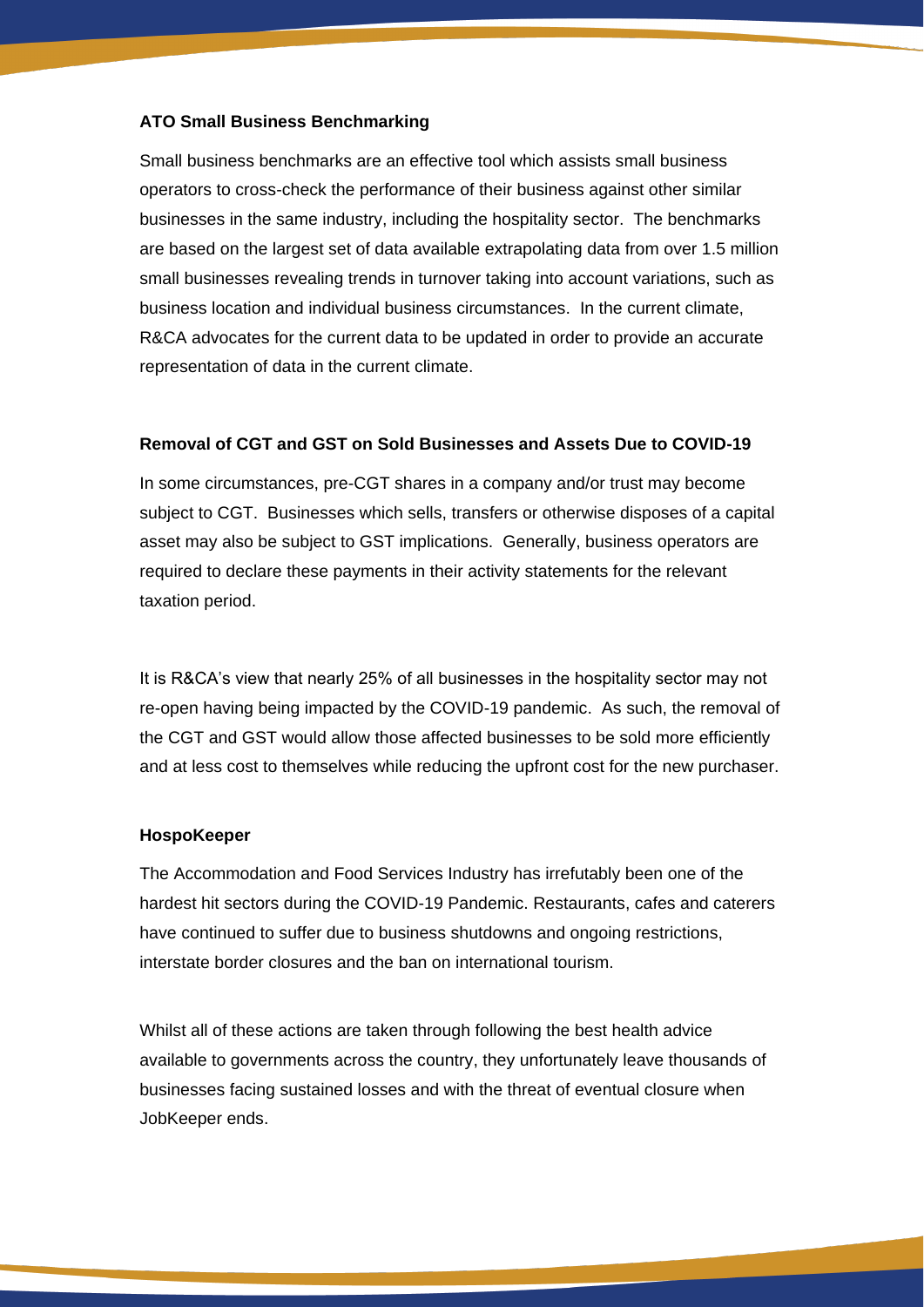As Australia's vaccination program is unlikely to approach completion until the end of 2021, it should be expected that these restrictions and distribution will continue until at least the end of the year.

This spectre of continual disruption, which will likely persist past the expected end of the JobKeeper Scheme in March 2021, is a source of grave concern and anxiety for the wider accommodation and food services sector.

Whilst R&CA understands and respects the desires of the Federal Government to persevere with the end of the JobKeeper Scheme in March, it is our strong view that further sector specific support is required to ensure businesses, including their supply chains, stay open and continue providing jobs and economic activity for our nation.

R&CA has proposed a new scheme, called HospoKeeper, available to businesses within the Accommodation and Food Services Sector, which would seek to continue to provide support for these businesses whilst they are subject to measures or policies that substantially affect their ability to trade.

HospoKeeper aims to support business in the wider hospitality sector who continue to suffer sustained periodic losses whilst restrictions, often but in place with little or no warnings, continue to disrupt business activity. This scheme also addresses key weaknesses currently experienced within the wider industry including lack of staff and the relative transient nature of staff as seasons change.

The proposed HospoKeeper Scheme would be a periodic, short-term, targeted payment, available to all businesses within the Accommodation & Food Services Sector based on two key criteria:

1. If restrictions in place on that business (including but not limited to, density limits on hospitality venues, government direction regarding working from home for CBD offices, caps on event numbers for catered events such as weddings or corporate events and interstate and international travel bans) that materially affects that particular sub-group of businesses.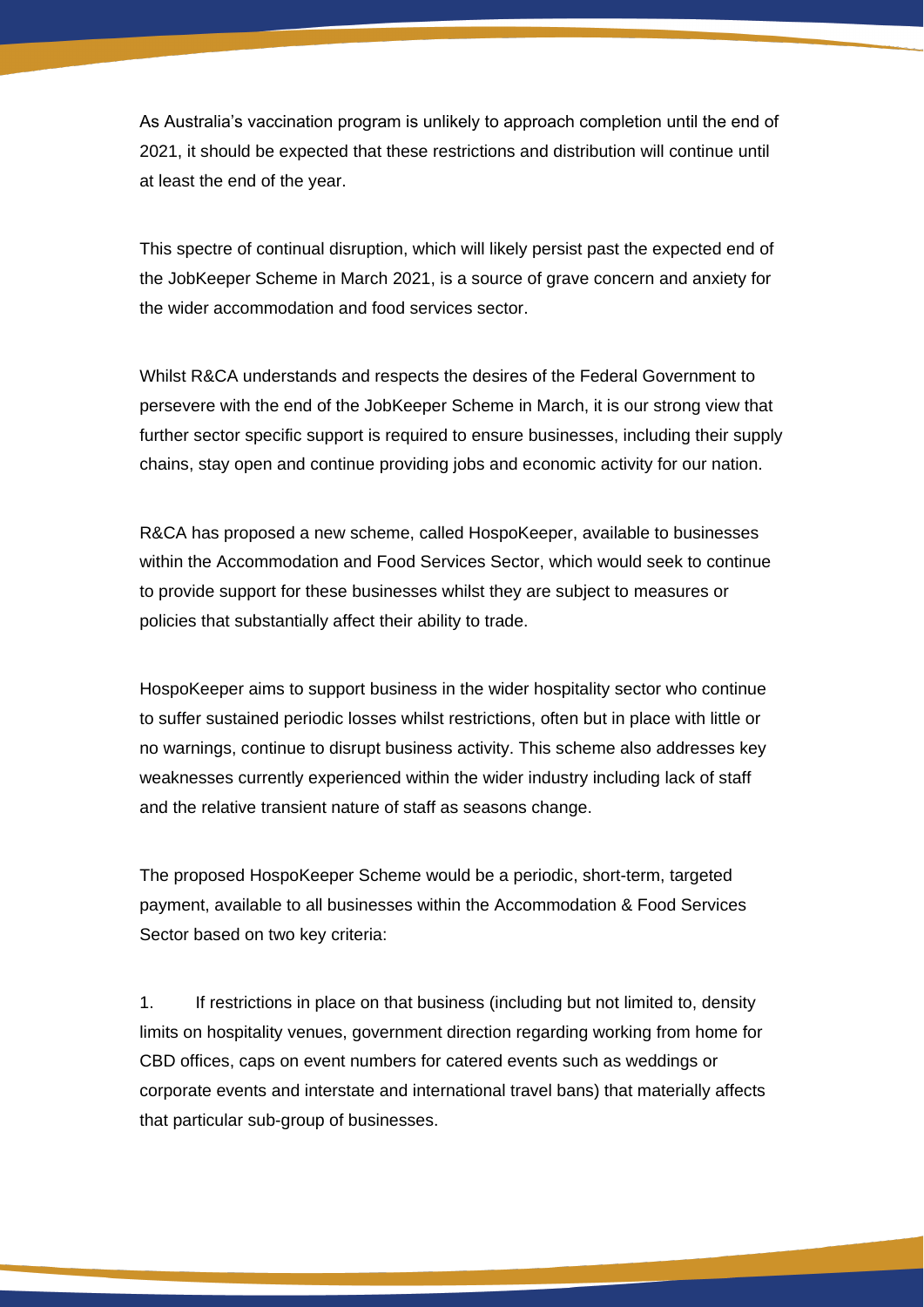For example, the existence of 1 per 4 sqm rule and event restrictions in NSW would qualify food services businesses, but if full interstate travel was available then accommodation businesses would not be eligible. However, if a state had no interstate travel allowed but had no restrictions on food services businesses, that sub-group would apply. And, if that business could prove, at the end of each month via Business Activity Statements (BAS) that revenue levels were down 15-30% based on pre-pandemic levels (2019 levels). It is important that Year-over-Year is no longer used due to the pandemic period operating for 12 months from 15 March 2020.

The payment would operate the following way:

- 1. Businesses would be eligible, assuming the qualified as above, for a weekly payment in the subsequent month that would be calculated based on:
	- a. \$1000 per fortnight for each employee that the business employed during that month for more than 20 hours per week on average, or on a pro-rata basis if that employee was only employed for a portion of that month.
	- b. Employees who worked less than 20 per week on average would be entitled to \$650 per fortnight.
- 2. This payment would be available to all employees who were working in that business during the qualifying month, provided they continued to be employed during the subsequent month when payments were made.

By reducing the cycle of support from 3 months (which was the qualifying period for JobKeeper) to 1 month (the proposed period for HospoKeeper), it ensures businesses continue to get targeted support when they need it.

This also reflects the shorter cycle of restrictions that are utilised in various states, where rather than extended lockdowns and border closures, shorter, sharper periods of business restrictions are eased quickly, with much of the sector rebounding just as quickly.